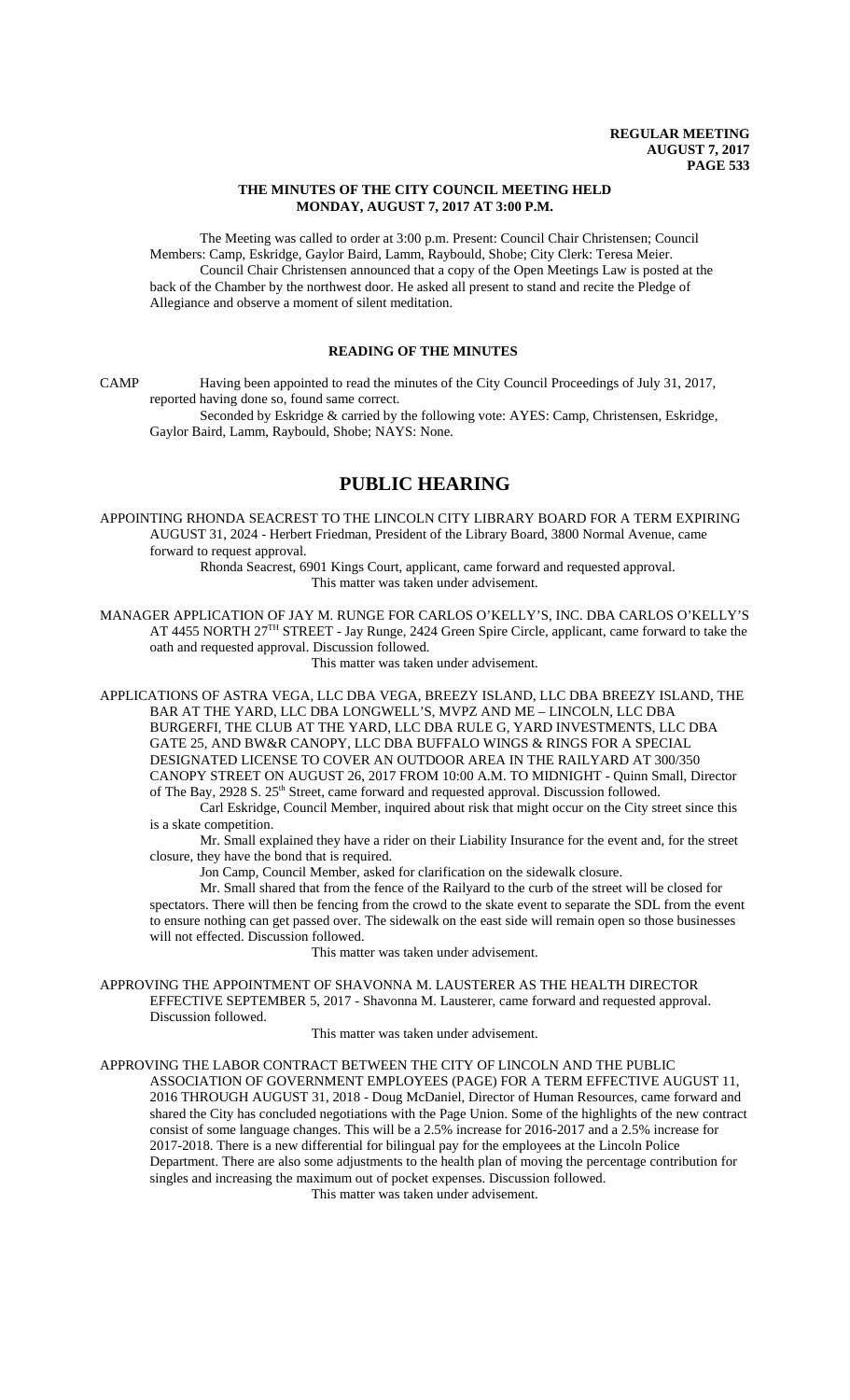APPROVING THE LABOR CONTRACT BETWEEN THE CITY OF LINCOLN AND THE LINCOLN M CLASS EMPLOYEES ASSOCIATION (LMCEA) FOR A TERM EFFECTIVE AUGUST 11, 2016 THROUGH AUGUST 31, 2018 - Doug McDaniel, Director of Human Resources, came forward and explained the 'M' class associates are the upper management employees. Prior to this contract, this group was on a variable merit increase and a pay plan that was known as a broadband, which consisted of three ranges. The City has spent their time negotiating a new pay plan, which puts in place a 10 step, 7 pay range plan. The complicating factor is taking an associate off a certain pay range and putting them on the appropriate step. This will have a better limit to the upper end of the ranges. Whereas the previous plan expanded those ranges beyond what they felt was appropriate with the current market. Other things that took place in the contract are leave provisions, clarifying the language for sick leave and nondiscrimination language.

Carl Eskridge, Council Member, inquired about the number of employees in this plan. Mr. McDaniel shared the number of employees is about 84 employees. This matter was taken under advisement.

ORDERING RE-PAVING DISTRICT #159 IN SAUNDERS AVENUE FROM 12TH STREET TO 14TH STREET TO BE CONSTRUCTED AND THE COST THEREOF ASSESSED AGAINST THE BENEFITTED PROPERTIES - Susie Filipi, Public Works, came forward and explained the ordinance that created this district was passed last year and this is the resolution that will actually build the district. In the late 60's, this was an access road for Department of Roads while working on Cornhusker Highway. This road was never built to City standards and was labeled as a substandard street. The proposed district would affect 13 property owners and covers 17 parcels. The area is zoned as industrial with a large volume of truck traffic. To meet standards, the proposed paving would be 30 feet wide with a 9 inch depth and curb and gutter. The existing paving is 27 feet wide. The City would give credit for that and pay 70% of the costs. The estimated cost of the project is \$345,000 and the city would subsidize \$242,000. That would make the estimated cost of \$80 per frontage foot for the property owners. The property owners would have an option to pay over 20 years with interest. In order for a repaving district to pass, there needs to be over 50% of the property owners in favor, they currently have 61% in favor. The plan would be to design this fall, bid in the spring and build in the 2018 construction season.

Jon Camp, Council Member, inquired about the extra 3 feet and the calculations of what the City would pay.

Thomas Shafer, Public Works, came forward and shared in addition to the 3 feet, the curb and gutter, the inlets and the drainage lateral that leads to the main is all included in that price.

Carl Eskridge, Council Member, asked about the time frame for the N. 14<sup>th</sup> street construction project.

Mr. Shafer confirmed they are currently in discussions for that with the State. They still have to go through the federal permitting process. They will coordinate to ensure both projects are not under construction at the same time.

Judy Isley, Owner of Mel's Diesel Service, 1229 Saunders Ave and 1242 Saunders Avenue, came forward in opposition stating she felt her and her husbands business could be at risk if the street was closed due to the number of large trucks and trailers they have at their business.

Mr. Shafer explained with project coordination and property owners, they will not land lock an owner or deny them access to their property.

Amy Hurr, 1237 Saunders Ave and 1303 Saunders, came forward and explained her and her husband own the property next to the Isley property and are willing to give them access through their lot to the front door. They have parking available at 1303 for their own customers and will keep the remainder of the property open.

Mr. Camp asked Mr. Shafer if he has looked at the turn radius of the lots.

Mr. Shafer confirmed he has not because there was no project to work on, but this will certainly get looked into. These are things that are not unusual to find on projects of this nature. There are other options that can also be looked into to continue to allow access to the buildings. Discussion followed.

Cody Larkins, Larkins Heating and Air, came forward in opposition due to his business not having access through this process.

Mr. Shafer ensured no property owner will be landlocked and all owners will have access to their businesses. Discussion followed.

This matter was taken under advisement.

### COMP. PLAN CONFORMANCE 17011 – DECLARING APPROXIMATELY 1,875 SQUARE FEET OF

PROPERTY GENERALLY LOCATED AT 2143 O STREET AS SURPLUS PROPERTY - David Landis, Director of Urban Development, came forward and explained this building was obtained during the Antelope Valley Project and federal money was used to purchase the building. This building has had no use since that timeframe. The City, County, NRD's and the schools were surveyed to see if there is another public user of the building and there is none. Any sale that is made will come back in front of Council that is over \$10,000. When a sale occurs, the funds should go into the City's Land Acquisition Fund. The property was purchased for a little over \$200,000 and, once on the market, they will see what a current owner is willing to purchase the property at. The building is not in the same shape it was when it was purchased.

Bryan Dahlberg, Director of Operations for Catholic Social Services, 4242 Madison Avenue, came forward in support.

This matter was taken under advisement.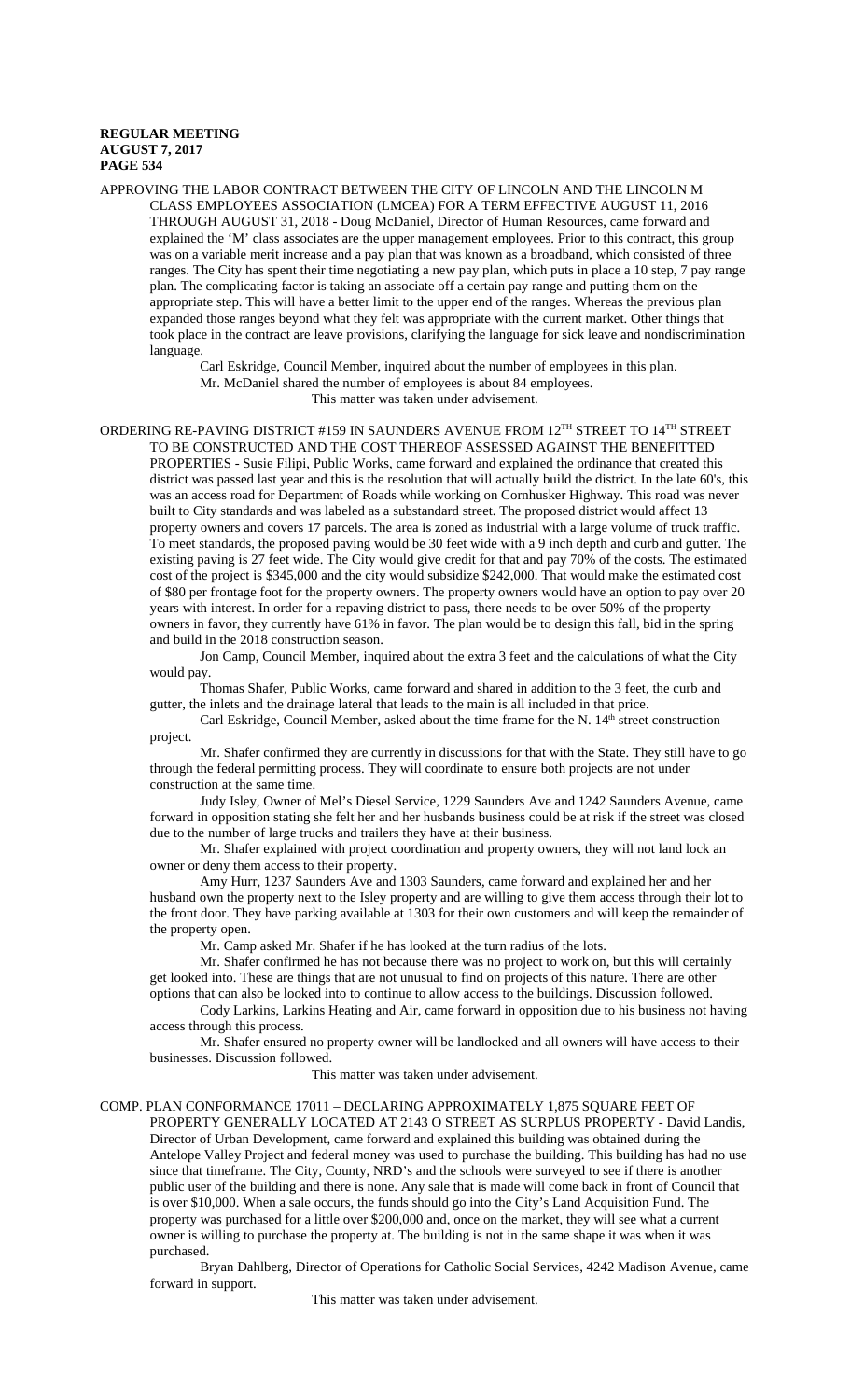ANNEXATION 17008 – AMENDING THE LINCOLN CORPORATE LIMITS MAP BY ANNEXING APPROXIMATELY 23.94 ACRES OF PROPERTY GENERALLY LOCATED AT NORTHWEST 12TH STREET AND HIGHWAY 34. (RELATED ITEMS: 17-95, 17-96);

CHANGE OF ZONE 17018 – APPLICATION OF STAROSTKA-LEWIS, LLC FOR A CHANGE OF ZONE FROM AG AGRICULTURAL DISTRICT TO R-3 RESIDENTIAL DISTRICT ON PROPERTY GENERALLY LOCATED AT NORTHWEST 12TH STREET AND HIGHWAY 34 - Mike Eckert, Civil Design Group came forward on behalf of Starostka-Lewis LLC and shared this is another phase of the Highland View Development which is on the north side of Highway 34 and to the west of Fallbrook. This was previously approved in 2009 and amended in 2015.

Carl Eskridge, Council Member, asked about the need for another access to the east. Mr. Eckert explained that access will be through Fallbrook. There is an agreement with the owners of Fallbrook to go through the roundabout and into the Highland View Development. Discussion followed. This matter was taken under advisement.

ANNEXATION 17009 – AMENDING THE LINCOLN CORPORATE LIMITS MAP BY ANNEXING APPROXIMATELY 20.47 ACRES OF PROPERTY GENERALLY LOCATED AT SOUTH 70TH STREET AND ROKEBY ROAD. (RELATED ITEMS: 17-97, 17-98);

CHANGE OF ZONE 17019 – APPLICATION OF ROKEBY HOLDINGS, LLC FOR A CHANGE OF ZONE FROM AG AGRICULTURAL DISTRICT TO R-3 RESIDENTIAL DISTRICT ON PROPERTY GENERALLY LOCATED AT SOUTH 70TH STREET AND ROKEBY ROAD - Mike Eckert, Civil Design Group, came forward on behalf of Rokeby Holdings Limited and shared this is another phase of the project that was approved with the Rokeby coalition several years ago that started in 2007 and has continued. This is the last phase they have to complete as they abut Rokeby Road on the south. This matter was taken under advisement.

COMPREHENSIVE PLAN AMENDMENT 17005 – AMENDING THE 2040 LINCOLN-LANCASTER COUNTY COMPREHENSIVE PLAN TO CHANGE THE FUTURE LAND USE PLAN DESIGNATION FROM "OPEN SPACE" AND "COMMERCIAL" TO "INDUSTRIAL" AND "AGRICULTURAL STREAM CORRIDOR", ON PROPERTY GENERALLY LOCATED AT NORTH 70TH STREET AND ARBOR ROAD. (RELATED ITEMS: 17R-175, 17-87, 17R-182);

CHANGE OF ZONE 17016 – APPLICATION OF LINCOLN SPORTS FOUNDATION, INC. FOR A CHANGE OF ZONE FROM H-2 HIGHWAY BUSINESS DISTRICT TO I-1 INDUSTRIAL DISTRICT ON PROPERTY GENERALLY LOCATED AT 7620 NORTH 70TH STREET. (RELATED ITEMS: 17R-175, 17-87, 17R-182);

APPROVING A DEVELOPMENT AND CONDITIONAL ZONING AGREEMENT BY AND BETWEEN LINCOLN SPORTS FOUNDATION, INC. AND THE CITY OF LINCOLN, NEBRASKA TO CONSTRUCT AN INDUSTRIAL PARK/WAREHOUSE DEVELOPMENT UNDER THE PROPOSED CHANGE OF ZONE OF THE PROPERTY FROM H-2 HIGHWAY BUSINESS DISTRICT TO I-1 INDUSTRIAL DISTRICT. (RELATED ITEMS: 17R-175, 17-87, 17R-182) - Andrew Wills, Cline Williams, 233 S.  $13<sup>th</sup>$  Street, Suite 1900, came forward on behalf of the buyer and explained there is no new information and it is clear there will not be a quick solution to this. The buyer is taking a step away from the issue between the other parties until things get resolved.

Cindy Hayes, 3805 Orchard Street, came forward in opposition.

Patty Kettelhut, 22900 N. 27<sup>th</sup> Street, came forward in opposition. This matter was taken under advisement.

# **COUNCIL ACTION**

# **REPORTS OF CITY OFFICERS**

APPOINTING RHONDA SEACREST TO THE LINCOLN CITY LIBRARY BOARD FOR A TERM EXPIRING AUGUST 31, 2024 - CLERK read the following resolution, introduced by Jon Camp, who moved its  $\frac{\text{adoption:}}{\text{A-90608}}$ 

BE IT RESOLVED by the City Council of the City of Lincoln, Nebraska:

That the appointment of Rhonda Seacrest to the Lincoln City Library Board, for a term expiring August 31, 2024, is hereby approved

Introduced by Jon Camp

Seconded by Raybould & carried by the following vote: AYES: Camp, Christensen, Eskridge, Gaylor Baird, Lamm, Raybould, Shobe; NAYS: None.

APPROVING A GRANT CONTRACT BETWEEN THE COUNTY OF LANCASTER, NEBRASKA AND THE CITY OF LINCOLN FOR THE EXPENDITURE OF LANCASTER COUNTY VISITOR IMPROVEMENT GRANT FUNDS FOR RENOVATION OF AND IMPROVEMENTS TO THE INFRASTRUCTURE SERVING PINEWOOD BOWL IN PIONEERS PARK IN THE TOTAL AMOUNT OF \$1,795,000 OVER A FOUR YEAR PERIOD FROM JUNE 1, 2017 THROUGH MAY 31, 2021 - CLERK read the following resolution, introduced by Jon Camp, who moved its adoption: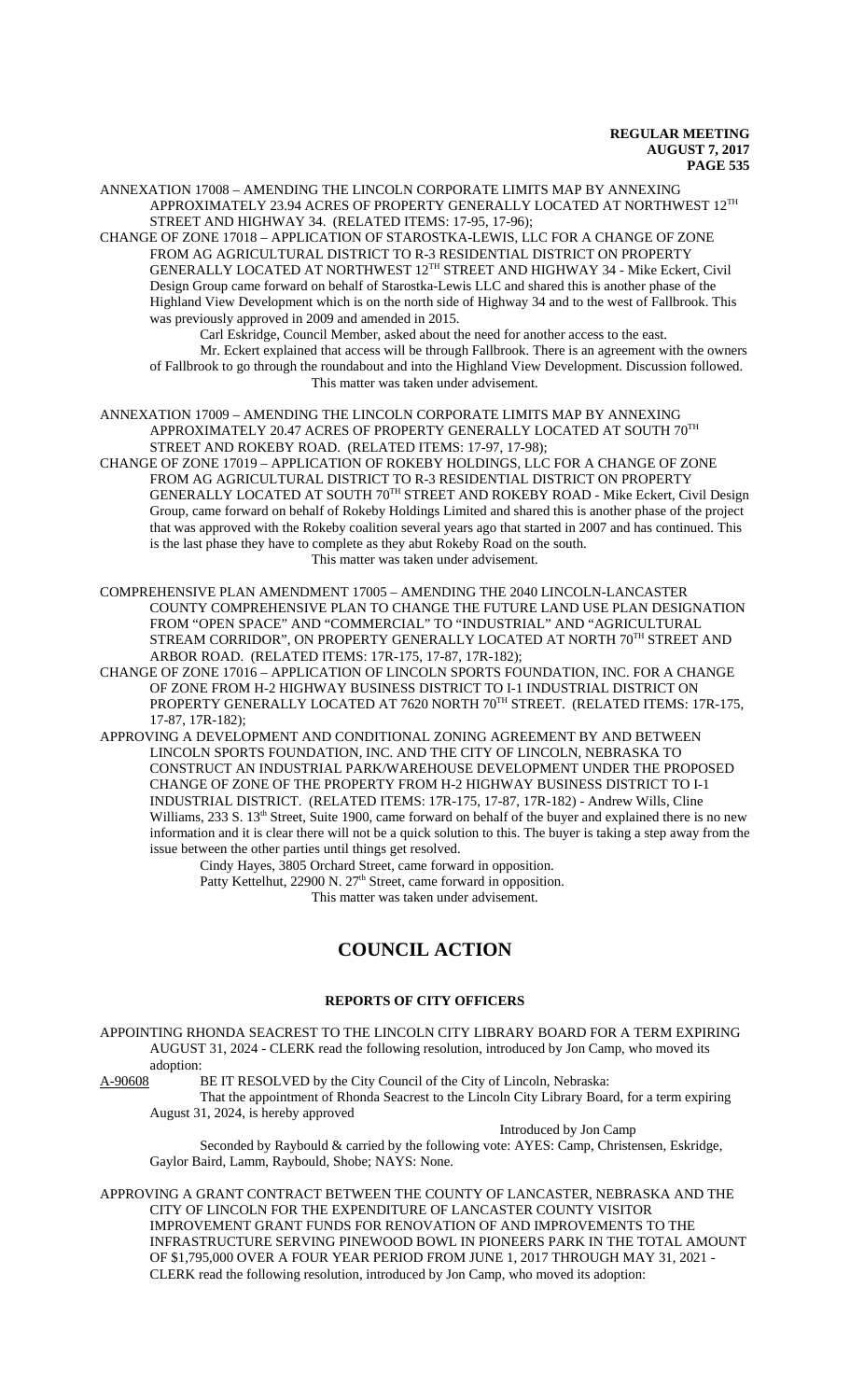# A-90609 BE IT RESOLVED by the City Council of the City of Lincoln, Nebraska:

That the attached Grant Contract between the County of Lancaster, Nebraska and the City of Lincoln, for the expenditure of Lancaster County Visitor Improvement Grant funds for renovation of and improvements to the infrastructure serving Pinewood Bowl in Pioneers Park in the total amount of \$1,795,000 over a four year period from June 1, 2017 through May 31, 2021, upon the terms and conditions set forth in said Grant Contract, is hereby approved and the Mayor is authorized to execute the same on behalf of the City of Lincoln.

The City Clerk is directed to transmit one fully executed original of said Grant Contract to J.J. Yost, Parks and Recreation Department, for transmittal and execution by the County of Lancaster, Nebraska.

Introduced by Jon Camp

Seconded by Raybould & carried by the following vote: AYES: Camp, Christensen, Eskridge, Gaylor Baird, Lamm, Raybould, Shobe; NAYS: None.

#### APPROVING THE DISTRIBUTION OF FUNDS REPRESENTING INTEREST EARNINGS ON SHORT-TERM INVESTMENTS OF IDLE FUNDS DURING THE MONTH ENDED JUNE 30, 2017 - CLERK read the following resolution, introduced by Carl Eskridge, who moved its adoption:

A-90610 BE IT RESOLVED by the City Council of the City of Lincoln, Nebraska:

That during the month ended June 30, 2017 \$236,724.76 was earned from the investment of "IDLE FUNDS". The same is hereby distributed to the various funds on a pro-rata basis using the balance of each fund and allocating a portion of the interest on the ratio that such balance bears to the total of all fund balances.

# Introduced by Carl Eskridge

Seconded by Raybould & carried by the following vote: AYES: Camp, Christensen, Eskridge, Gaylor Baird, Lamm, Raybould, Shobe; NAYS: None.

CLERK'S LETTER AND MAYOR'S APPROVAL OF RESOLUTION AND ORDINANCES PASSED BY CITY COUNCIL ON JULY 24, 2017 - CLERK presented said report which was placed on file in the Office of the City Clerk. **(27-1)**

LINCOLN ELECTRIC SYSTEM FINANCIAL & OPERATING STATEMENT FOR THE MONTH OF JUNE, 2017 - CLERK presented said report which was placed on file in the Office of the City Clerk. **(40)**

### **PETITIONS & COMMUNICATIONS**

SETTING THE HEARING DATE OF MONDAY, AUGUST 21, 2017 AT 5:30 P.M. ON THE APPLICATION OF ONE FAMILY LLC DBA ALSULTAN LOUNGE FOR A CLASS CCS LIQUOR LICENSE AT 1619 O STREET - CLERK read the following resolution, introduced by Carl Eskridge, who moved its adoption:<br>A-90611 BE IT RESOLVED by the City Council, of the City of Lincoln, that a hearing date is hereby set BE IT RESOLVED by the City Council, of the City of Lincoln, that a hearing date is hereby set

for Monday, August 21, 2017, at 5:30 p.m. or as soon thereafter as possible in the City Council Chambers, County-City Building, 555 S. 10th St., Lincoln, NE for the Application of One Family LLC dba Alsultan Lounge for a Class CCS Liquor License at 1619 O Street.

If the Police Dept. is unable to complete the investigation by said time, a new hearing date will be set.

#### Introduced by Carl Eskridge

Seconded by Raybould & carried by the following vote: AYES: Camp, Christensen, Eskridge, Gaylor Baird, Lamm, Raybould, Shobe; NAYS: None.

### **THE FOLLOWING WERE REFERRED TO THE PLANNING DEPARTMENT:**

Special Permit No. 10004B – Requested by North Bluff Employment Center, LLC, for excavation and stone milling, on property generally located at North 56th Street and I-80.

Use Permit No. 05004A –Requested by Matt Langston, Olsson Associates, to alter the existing approved layout to 6 lots for 54,000 square feet of commercial space, with waivers to setbacks, on property generally located at South 14th Street and Yankee Hill Road.

### **PLACED ON FILE IN THE OFFICE OF THE CITY CLERK**:

Administrative Amendment No. 17041, to Use Permit No. 123E, Landmark Corporate Center, approved by the Planning Director on July 25, 2017, to adjust the lot layout for Lot 16, Block 2; to change Lot 6, Block 4 into Lot 6A and 6B, Block 4; and to reduce the front yard setback to 20 feet for Lots 1 and 12, Block 2, generally located at N. 33<sup>rd</sup> Street and Oxbow Circle.

Administrative Amendment No. 16048, to Special Permit No. 16010, Allo Communications, approved by the Planning Director on July 29, 2017, to rescind Special Permit No. 16010 for Public Utility and Cable Television Purposes, generally located at 3515 Holmes Park Road, S. 70<sup>th</sup> Street and Holmes Park Road.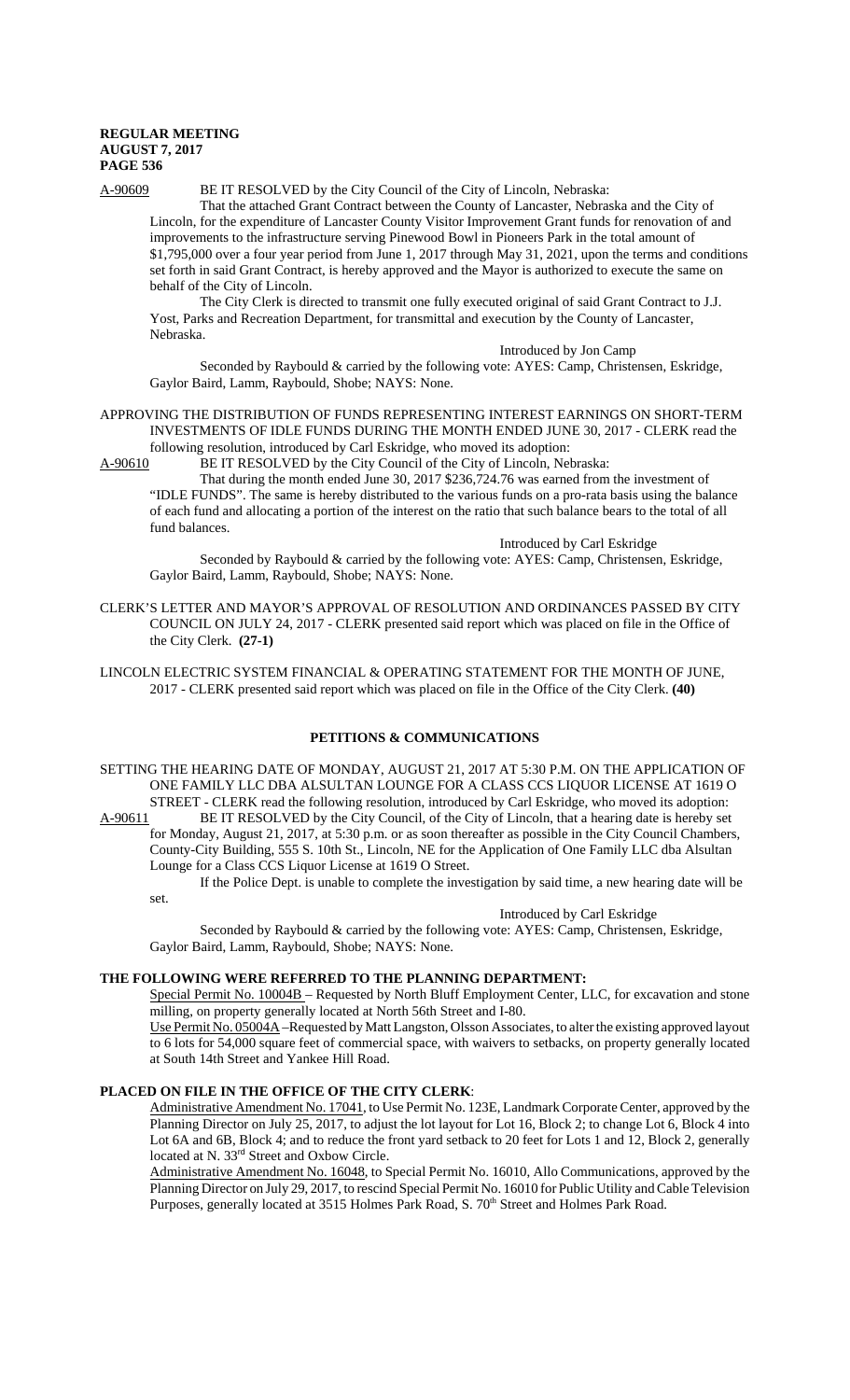### **LIQUOR RESOLUTIONS**

MANAGER APPLICATION OF JAY M. RUNGE FOR CARLOS O'KELLY'S, INC. DBA CARLOS O'KELLY'S AT 4455 NORTH 27<sup>TH</sup> STREET - CLERK read the following resolution, introduced by Jon Camp, who moved its adoption for approval:

A-90612 WHEREAS, Carlos O'Kelly's, Inc. dba Carlos O'Kelly's located at 4455 North 27th Street, Lincoln Nebraska has been approved for a Retail Class "I" liquor license, and now requests that Jay M. Runge be named manager;

> WHEREAS, Jay M. Runge appears to be a fit and proper person to manage said business. NOW, THEREFORE, BE IT RESOLVED by the City Council of the City of Lincoln, Nebraska: That after hearing duly had as required by law, consideration of the facts of this application, the

Nebraska Liquor Control Act, and the pertinent City ordinances, the City Council recommends that Jay M. Runge be approved as manager of this business for said licensee.

The City Clerk is directed to transmit a copy of this resolution to the Nebraska Liquor Control Commission.

#### Introduced by Jon Camp

Seconded by Eskridge & carried by the following vote: AYES: Camp, Christensen, Eskridge, Gaylor Baird, Lamm, Raybould, Shobe; NAYS: None.

APPLICATIONS OF ASTRA VEGA, LLC DBA VEGA, BREEZY ISLAND, LLC DBA BREEZY ISLAND, THE BAR AT THE YARD, LLC DBA LONGWELL'S, MVPZ AND ME – LINCOLN, LLC DBA BURGERFI, THE CLUB AT THE YARD, LLC DBA RULE G, YARD INVESTMENTS, LLC DBA GATE 25, AND BW&R CANOPY, LLC DBA BUFFALO WINGS & RINGS FOR A SPECIAL DESIGNATED LICENSE TO COVER AN OUTDOOR AREA IN THE RAILYARD AT 300/350 CANOPY STREET ON AUGUST 26, 2017 FROM 10:00 A.M. TO MIDNIGHT - CLERK read the following resolution, introduced by Jon Camp, who moved its adoption for approval:<br>A-90613 BE IT RESOLVED by the C

BE IT RESOLVED by the City Council of the City of Lincoln, Nebraska:

That after hearing duly had as required by law, consideration of the facts of this application, the Nebraska Liquor Control Act, and the pertinent City ordinances, the City Council recommends that the applications of Astra Vega, LLC dba Vega, Breezy Island, LLC dba Breezy Island, The Bar at the Yard, LLC dba Longwell's, MVPZ AND ME – Lincoln, LLC dba BurgerFi, The Club at the Yard, LLC dba Rule G, Yard Investments, LLC dba Gate 25, and BW&R Canopy, LLC dba Buffalo Wings & Rings for a special designated license to cover an outdoor area in the Railyard at 300/350 Canopy Street, Lincoln, Nebraska, on August 26, 2017, between the hours of 10:00 a.m. and midnight, be approved with the condition that the premises complies in every respect with all City and State regulations and with the following requirements:

- 1. Identification to be checked, wristbands required on all parties wishing to consume alcohol.
	- 2. Adequate security shall be provided for the event.
	- 3. The area requested for the permit shall be separated from the public by a fence or other means.
	- 4. Responsible alcohol service practices shall be followed.

BE IT FURTHER RESOLVED the City Clerk is directed to transmit a copy of this resolution to the Nebraska Liquor Control Commission.

#### Introduced by Jon Camp

Seconded by Eskridge & carried by the following vote: AYES: Camp, Christensen, Eskridge, Gaylor Baird, Lamm, Raybould, Shobe; NAYS: None.

# **PUBLIC HEARING - RESOLUTIONS**

APPROVING THE APPOINTMENT OF SHAVONNA M. LAUSTERER AS THE HEALTH DIRECTOR

EFFECTIVE SEPTEMBER 5, 2017 - CLERK read the following resolution, introduced by Jon Camp, who moved its adoption:

A-90614 BE IT RESOLVED by the City Council of the City of Lincoln, Nebraska:

That the appointment of Shavonna M. Lausterer to the position of Health Director effective September 5, 2017 is hereby approved.

Introduced by Jon Camp

Seconded by Raybould & carried by the following vote: AYES: Camp, Christensen, Eskridge, Gaylor Baird, Lamm, Raybould, Shobe; NAYS: None.

### APPROVING THE LABOR CONTRACT BETWEEN THE CITY OF LINCOLN AND THE PUBLIC

ASSOCIATION OF GOVERNMENT EMPLOYEES (PAGE) FOR A TERM EFFECTIVE AUGUST 11, 2016 THROUGH AUGUST 31, 2018 - CLERK read the following resolution, introduced by Jon Camp, who moved its adoption:<br>A-90615 BE

BE IT RESOLVED by the City Council of the City of Lincoln, Nebraska:

That the attached labor contract between the City of Lincoln and the Public Association of Government Employees (PAGE) to be effective August 11, 2016 through August 31, 2018, is hereby approved, and the Mayor is authorized to execute the same on behalf of the City.

Introduced by Jon Camp

Seconded by Shobe & carried by the following vote: AYES: Camp, Christensen, Eskridge, Gaylor Baird, Lamm, Raybould, Shobe; NAYS: None.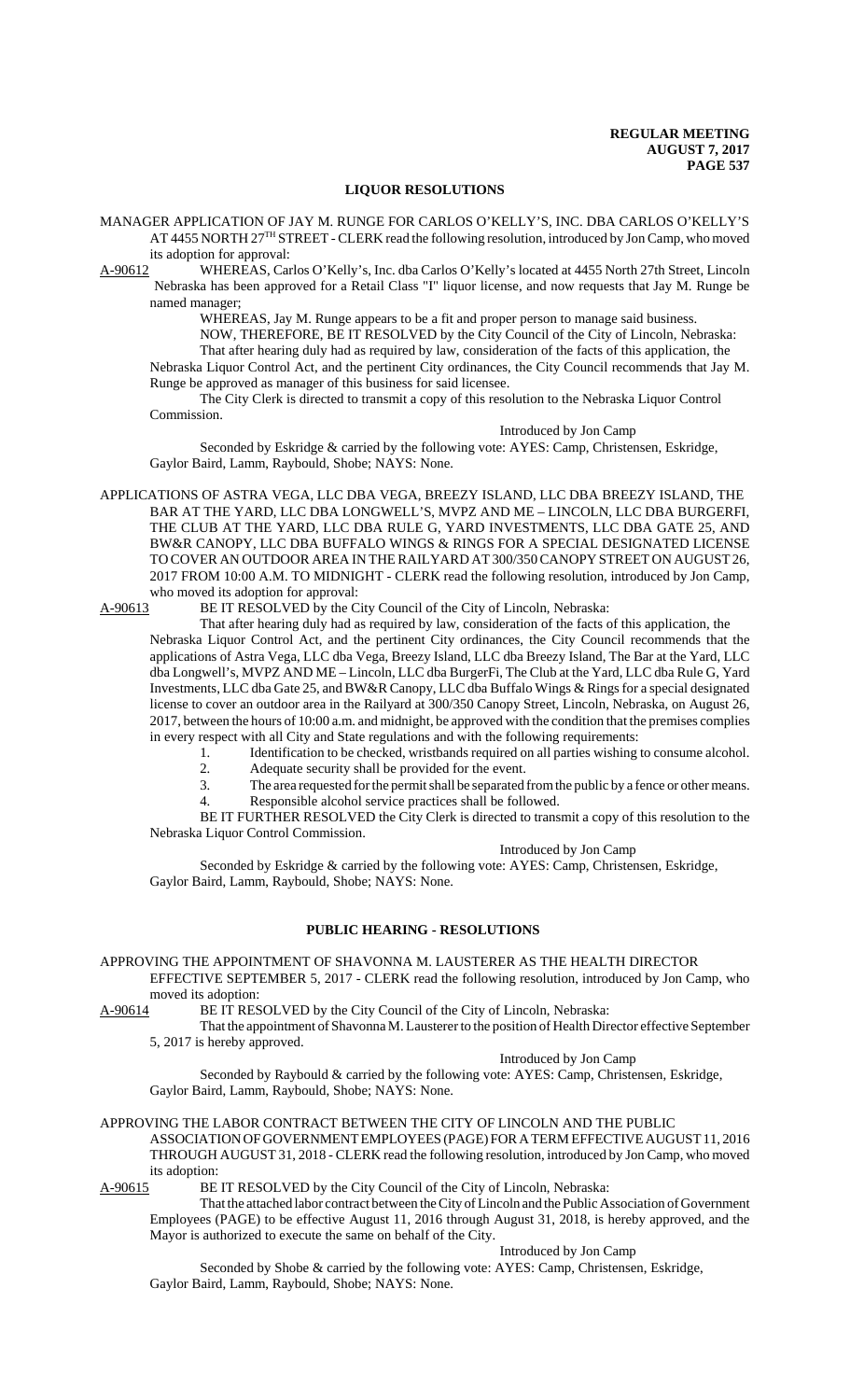APPROVING THE LABOR CONTRACT BETWEEN THE CITY OF LINCOLN AND THE LINCOLN M CLASS EMPLOYEES ASSOCIATION (LMCEA) FOR A TERM EFFECTIVE AUGUST 11, 2016 THROUGH AUGUST 31, 2018 - CLERK read the following resolution, introduced by Jon Camp, who moved its adoption:<br>A-90616 BE

BE IT RESOLVED by the City Council of the City of Lincoln, Nebraska:

That the attached labor contract between the City of Lincoln and the Lincoln M Class Employees Association (LMCEA) to be effective August 11, 2016 through August 31, 2018, is hereby approved, and the Mayor is authorized to execute the same on behalf of the City.

Introduced by Jon Camp

Seconded by Eskridge & carried by the following vote: AYES: Camp, Christensen, Eskridge, Gaylor Baird, Lamm, Raybould, Shobe; NAYS: None.

ORDERING RE-PAVING DISTRICT #159 IN SAUNDERS AVENUE FROM  $12^{TH}$  STREET TO  $14^{TH}$  STREET TO BE CONSTRUCTED AND THE COST THEREOF ASSESSED AGAINST THE BENEFITTED

PROPERTIES - CLERK read the following resolution, introduced by Jon Camp, who moved its adoption:<br>A-90617 WHEREAS petitions have been submitted by the owners of record title, representing a majority of th WHEREAS petitions have been submitted by the owners of record title, representing a majority of the front footage of the property directly abutting upon the Re-Paving District No. 159, Saunders Avenue from 12th Street to 14th Street, and have been filed with the City Clerk, petitioning for the construction of said re-paving.

THEREFORE BE IT RESOLVED that the Department of Public Works is hereby authorized and directed to proceed with the preparation of detailed plans and specifications and to obtain bids for the said repaving work in accordance with this resolution.

BE IT STILL FURTHER RESOLVED that, in the event that the actual bid price exceeds 25 percent over the preliminary cost estimate for the improvements, then such bid shall not be awarded until the Council has approved such bid by resolution.

Introduced by Jon Camp

Seconded by Eskridge & carried by the following vote: AYES: Camp, Christensen, Eskridge, Gaylor Baird, Lamm, Raybould, Shobe; NAYS: None.

# PUBLIC HEARING ORDINANCES - 2<sup>ND</sup> READING & RELATED RESOLUTIONS

- COMP. PLAN CONFORMANCE 17011 DECLARING APPROXIMATELY 1,875 SQUARE FEET OF PROPERTY GENERALLY LOCATED AT 2143 O STREET AS SURPLUS PROPERTY - CLERK read an ordinance, introduced by Jon Camp, declaring approximately 1,875 square feet of City owned property generally located at 2143 O Street as surplus, the second time.
- ANNEXATION 17008 AMENDING THE LINCOLN CORPORATE LIMITS MAP BY ANNEXING APPROXIMATELY 23.94 ACRES OF PROPERTY GENERALLY LOCATED AT NORTHWEST 12TH STREET AND HIGHWAY 34. (RELATED ITEMS: 17-95, 17-96) - CLERK read an ordinance, introduced by Jon Camp, annexing and including the below described land as part of the City of Lincoln, Nebraska and amending the Corporate Limits Map attached to and made a part of Ordinance No. 18208, to reflect the extension of the corporate limits boundary of the City of Lincoln, Nebraska established and shown thereon, the second time.
- CHANGE OF ZONE 17018 APPLICATION OF STAROSTKA-LEWIS, LLC FOR A CHANGE OF ZONE FROM AG AGRICULTURAL DISTRICT TO R-3 RESIDENTIAL DISTRICT ON PROPERTY GENERALLY LOCATED AT NORTHWEST 12TH STREET AND HIGHWAY 34. (RELATED ITEMS: 17-95, 17-96) - CLERK read an ordinance, introduced by Jon Camp, amending the Lincoln Zoning District Maps adopted by reference and made a part of Title 27 of the Lincoln Municipal Code, pursuant to Section 27.05.020 of the Lincoln Municipal Code, by changing the boundaries of the districts established and shown thereon, the second time.
- ANNEXATION 17009 AMENDING THE LINCOLN CORPORATE LIMITS MAP BY ANNEXING APPROXIMATELY 20.47 ACRES OF PROPERTY GENERALLY LOCATED AT SOUTH 70TH STREET AND ROKEBY ROAD. (RELATED ITEMS: 17-97, 17-98) - CLERK read an ordinance, introduced by Jon Camp, annexing and including the below described land as part of the City of Lincoln, Nebraska and amending the Corporate Limits Map attached to and made a part of Ordinance No. 18208, to reflect the extension of the corporate limits boundary of the City of Lincoln, Nebraska established and shown thereon, the second time.
- CHANGE OF ZONE 17019 APPLICATION OF ROKEBY HOLDINGS, LLC FOR A CHANGE OF ZONE FROM AG AGRICULTURAL DISTRICT TO R-3 RESIDENTIAL DISTRICT ON PROPERTY GENERALLY LOCATED AT SOUTH 70TH STREET AND ROKEBY ROAD. (RELATED ITEMS: 17-97, 17-98) - CLERK read an ordinance, introduced by Jon Camp, amending the Lincoln Zoning District Maps adopted by 2 reference and made a part of Title 27 of the Lincoln Municipal Code, pursuant to Section 27.05.020 of the Lincoln Municipal Code, by changing the boundaries of the districts established and shown thereon, the second time.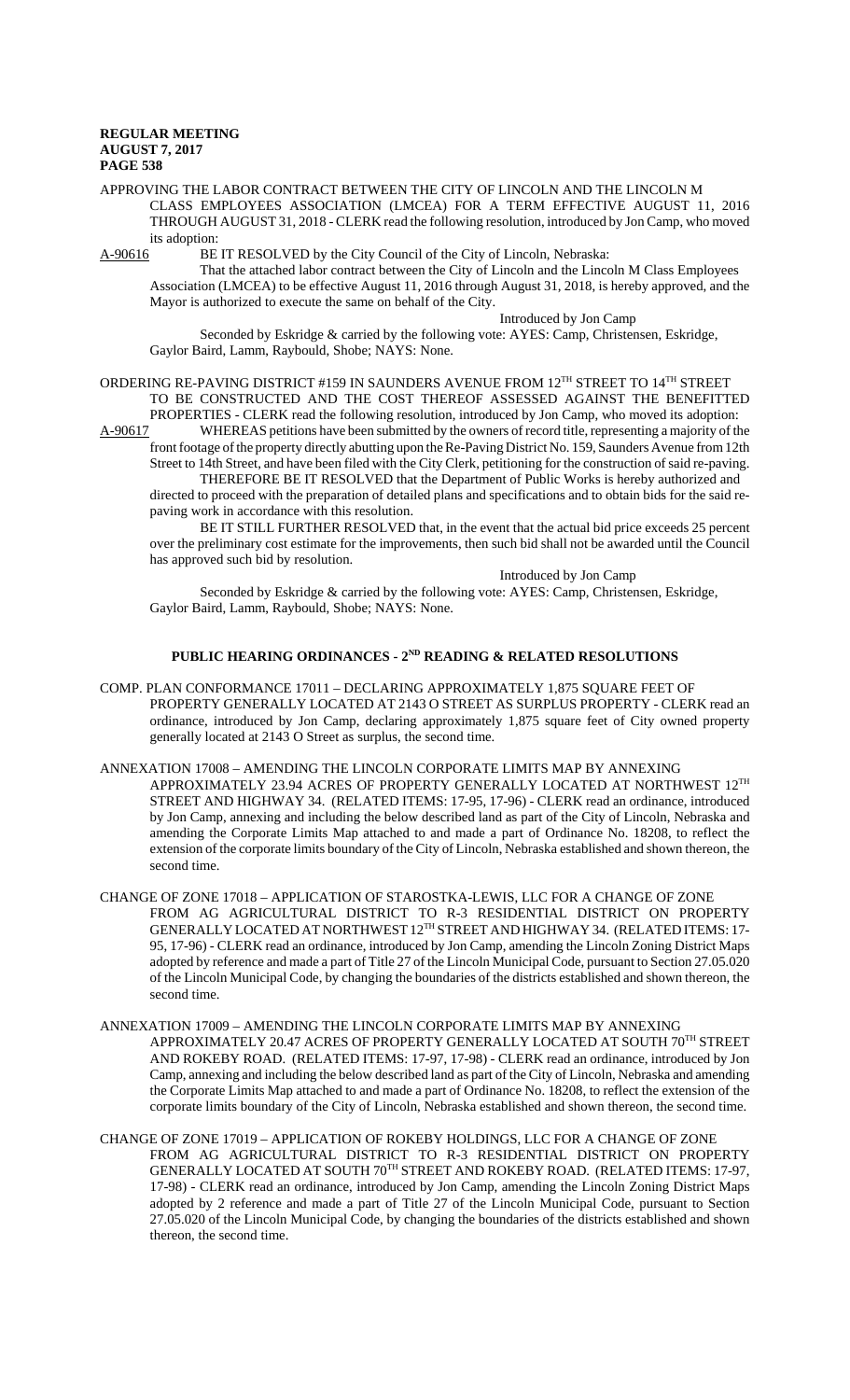# PUBLIC HEARING - ORDINANCES - 3<sup>RD</sup> READING & RELATED RESOLUTIONS

- COMPREHENSIVE PLAN AMENDMENT 17005 AMENDING THE 2040 LINCOLN-LANCASTER COUNTY COMPREHENSIVE PLAN TO CHANGE THE FUTURE LAND USE PLAN DESIGNATION FROM "OPEN SPACE" AND "COMMERCIAL" TO "INDUSTRIAL" AND "AGRICULTURAL STREAM CORRIDOR", ON PROPERTY GENERALLY LOCATED AT NORTH 70TH STREET AND ARBOR ROAD. (RELATED ITEMS: 17R-175, 17-87, 17R-182) - PRIOR to reading:
- RAYBOULD Moved to place Bill No. 17R-175 on pending no date certain.
	- Seconded by Eskridge & carried by the following vote: AYES: Camp, Christensen, Eskridge, Gaylor Baird, Lamm, Raybould, Shobe; NAYS: None.
- CHANGE OF ZONE 17016 APPLICATION OF LINCOLN SPORTS FOUNDATION, INC. FOR A CHANGE OF ZONE FROM H-2 HIGHWAY BUSINESS DISTRICT TO I-1 INDUSTRIAL DISTRICT ON PROPERTY GENERALLY LOCATED AT 7620 NORTH 70TH STREET. (RELATED ITEMS: 17R-175, 17-87, 17R-182) - PRIOR to reading:<br>RAYBOULD Moved to n
- Moved to place Bill No. 17-87 on pending no date certain.
	- Seconded by Eskridge & carried by the following vote: AYES: Camp, Christensen, Eskridge, Gaylor Baird, Lamm, Raybould, Shobe; NAYS: None.
- CLERK Read an ordinance, introduced by Leirion Gaylor Baird, amending the Lincoln Zoning District Maps adopted by reference and made a part of Title 27 of the Lincoln Municipal Code, pursuant to Section 27.05.020 of the Lincoln Municipal Code, by changing the boundaries of the districts established and shown thereon, the third time.
- APPROVING A DEVELOPMENT AND CONDITIONAL ZONING AGREEMENT BY AND BETWEEN LINCOLN SPORTS FOUNDATION, INC. AND THE CITY OF LINCOLN, NEBRASKA TO CONSTRUCT AN INDUSTRIAL PARK/WAREHOUSE DEVELOPMENT UNDER THE PROPOSED CHANGE OF ZONE OF THE PROPERTY FROM H-2 HIGHWAY BUSINESS DISTRICT TO I-1 INDUSTRIAL DISTRICT. (RELATED ITEMS: 17R-175, 17-87, 17R-182) - PRIOR to reading:
- RAYBOULD Moved to place Bill No. 17R-182 on pending no date certain.
	- Seconded by Eskridge & carried by the following vote: AYES: Camp, Christensen, Eskridge, Gaylor Baird, Lamm, Raybould, Shobe; NAYS: None.

# **ORDINANCES - 3RD READING & RELATED RESOLUTIONS**

- AMENDING SECTION 10.14.260 TO PROVIDE SPECIFICALLY FOR A SCHOOL RELATED SPEED ZONE ON 84TH STREET AND REPEALING SECTION 10.14.260 OF THE LINCOLN MUNICIPAL CODE AS HITHERTO EXISTING. (RELATED ITEMS: 17-94, 17R-190) - PRIOR to reading:
- RAYBOULD Moved to delay Action on Bill No. 17-94 1 week to 8/14/17.
	- Seconded by Eskridge & **LOST** by the following vote: AYES: Eskridge, Gaylor Baird, Raybould; NAYS: Camp, Christensen, Lamm, Shobe.
- CLERK Read an ordinance, introduced by Cyndi Lamm, amending Section 10.14.260 of the Lincoln Municipal Code to provide specifically for a school related speed zone on 84<sup>th</sup> Street and Repealing Section 10.14.260 of the Lincoln Municipal Code as hitherto existing, the third time.
- LAMM Moved to pass the ordinance as read.

Seconded by Camp & carried by the following vote: AYES: Camp, Christensen, Lamm, Shobe; NAYS: Eskridge, Gaylor Baird, Raybould.

The ordinance, being numbered **#20519**, is recorded in Ordinance Book 33.

A RESOLUTION IN SUPPORT OF A SCHOOL RELATED SPEED ZONE ON 84TH STREET AND THE APPROPRIATION OF \$150,000 FROM MISCELLANEOUS BUDGET/CONTINGENCY TO SAFETY AND OPERATION IMPROVEMENT PROGRAM TO FUND THE CREATION AND INSTALLATION. (RELATED ITEMS: 17-94, 17R-190) (ACTION DATE: 8/7/17) - PRIOR to reading:

RAYBOULD Moved to accept the Substitute Resolution on Bill No. 17R-190.

Seconded by Eskridge & **LOST** by the following vote: AYES: Eskridge, Gaylor Baird, Raybould; NAYS: Camp, Christensen, Lamm, Shobe.

CLERK Read the following resolution, introduced by Cyndi Lamm, who moved its adoption:

A-90618 WHEREAS, preserving and furthering the health and safety of Lincoln's children is of utmost importance and doing so is beneficial to the entire City of Lincoln; and

WHEREAS, Kahoa Elementary School is located at 7700 Leighton Ave. in Lincoln and approximately twenty percent (20%) of the 600 elementary school-age children attending Kahoa Elementary live east of 84th Street and must cross 84th Street to get to school; and

WHEREAS, 84th Street is a busy 4 plus-lane roadway where it intersects Leighton Avenue just seven (7) blocks east of Kahoa Elementary; and

WHEREAS, the intersection of 84th Street and Leighton Avenue is a signalized intersection that does not currently include a school reduced speed zone (School Zone); and

WHEREAS, parents and students of Kahoa Elementary desire a School Zone be installed on 84<sup>th</sup> Street between Windmill Drive and Lexington Avenue to provide safer passage for students living east of 84th Street to be able to walk and ride bikes across 84th Street at Leighton Avenue to and from school; and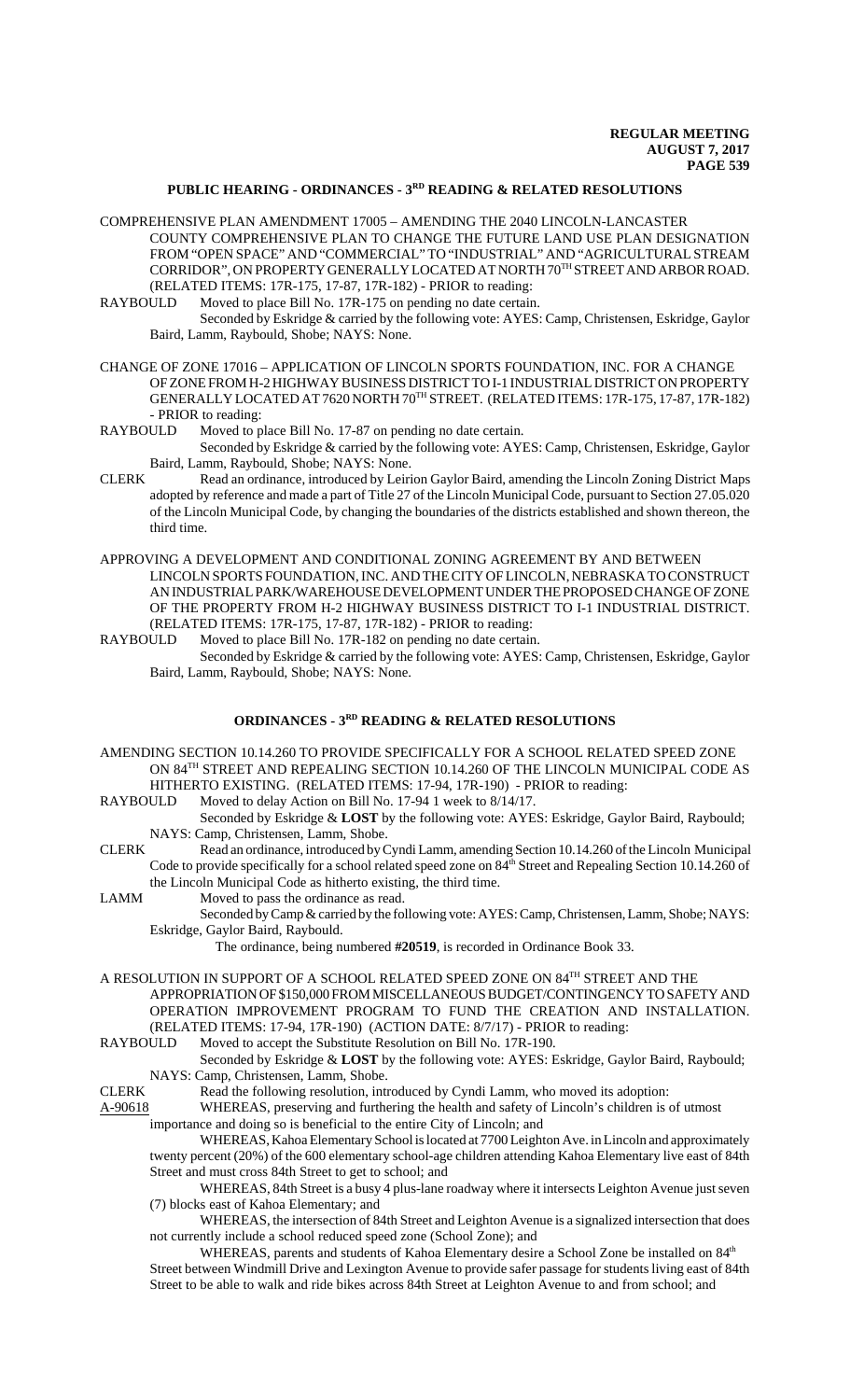WHEREAS, Lincoln has a Comprehensive Plan (LPlan 2040) that is specific to Lincoln and Lancaster County and that recognizes that there are factors that make Lincoln a unique community; and

WHEREAS, in its Comprehensive Plan, one of the City's stated goals is to have standards and policies to encourage walking and bicycling, which improve environmental and physical health of the city and its residents; and

 WHEREAS, the City of Lincoln strives to work within the community to reduce chronic disease and childhood obesity by supporting and encouraging physical activity; and

WHEREAS, the Mayor of Lincoln in 2013 declared the City of Lincoln a "Let's Move" city and specifically committing to programs and policies aimed at increasing physical activity for children; and

WHEREAS, there are at least two (2) school reduced speed zones for safer student crossing on 84<sup>th</sup> Street south of "O" Streets; and a school reduced speed zone on 84th St. between Windmill Drive and Lexington Avenue would represent the only school reduced speed zone on 84th Street north of O Street; and

WHEREAS, there are other school reduced speed zones in Lincoln Nebraska that are not adjacent to the school or schools for which the zones provide safer student crossing opportunities; and

WHEREAS, there will be ongoing education on safe pedestrian behavior for elementary and middle school students; and

WHEREAS, after exploring other options, including the potential use of crossing guards for student safety, a school reduced speed zone emerged as a more cost effective solution; and

WHEREAS, 84th Street from Windmill Drive to Lexington Avenue is a local roadway, not a federal highway, and the school reduced speed school zone will not be funded by federal funds.

NOW THEREFORE, BE IT RESOLVED by the City Council of the City of Lincoln, Nebraska as follows:

1. That the City Council hereby designates that portion of 84th Street between Windmill Drive and Lexington Avenue as a school reduced speed zone (School Zone).

2. That the City Council authorizes the appropriation of \$150,000 (one hundred and fifty thousand dollars) to fund the creation and installation of a school reduced speed zone on 84th Street between Windmill Drive and Lexington Avenue.

That a transfer of appropriations in the amount of \$150,000 (one hundred fifty thousand dollars) from the City's 2016-2017 allocation of Miscellaneous Budget/Contingency funding (18001.5989) to Safety and Operation Improvement Program in the Public Works Streets and Highways Capital Improvement Project budget (18002.0175) be authorized in order to pay for the creation of and installation of a school reduced speed zone on 84th Street between Windmill Drive and Lexington Avenue and that the Finance Director is authorized to make such transfer upon passage of this resolution.

4. That Public Works shall take steps necessary to create and install the reduced speed school zone in an expeditious manner, and shall make speed limit changes to the surrounding portion of the 84th Street corridor, if any are needed to bring the roadway into conformance with standards intended to improve the safety of the School Zone being installed.

Introduced by Cyndi Lamm

Seconded by Camp & carried by the following vote: AYES: Camp, Christensen, Lamm, Shobe; NAYS: Eskridge, Gaylor Baird, Raybould.

### **RESOLUTIONS - 1ST READING**

#### REAPPOINTING AMIR AZIMI, THOMAS CHRISTIE, AND TOM MCFARLAND TO THE MULTICULTURAL ADVISORY COMMITTEE FOR TERMS EXPIRING SEPTEMBER 18, 2020. *(CONSENT)*

REAPPOINTING JEFF JOHNSON TO THE ELECTRICAL ADVISORY & APPEALS BOARD FOR A TERM EXPIRING AUGUST 15, 2020. *(CONSENT)*

ACCEPTING THE REPORT OF NEW AND PENDING CLAIMS AGAINST THE CITY AND APPROVING DISPOSITION OF CLAIMS SET FORTH FOR THE PERIOD OF JULY 16-31, 2017.

### **ORDINANCES - 1ST READING & RELATED RESOLUTIONS (AS REQUIRED)**

ADOPTING A NEW CHAPTER 24.12 TO THE LINCOLN MUNICIPAL CODE, TO BE CALLED THE LINCOLN PLUMBING CODE, INCORPORATING THE 2012 EDITION OF THE UNIFORM PLUMBING CODE AS AMENDED AND REPEALING CHAPTER 24.10 OF THE LINCOLN MUNICIPAL CODE IN ITS ENTIRETY. (RELATED ITEMS: 17-81, 17R-180) - Clerk read an ordinance, introduced by Carl Eskridge, amending Title 24 of the Lincoln Municipal Code relating to "Plumbing and Sewers" by adding a new Chapter 24.12 to adopt the 2012 edition of the Uniform Plumbing Code as part of the Lincoln Plumbing Code; and repealing Chapter 24.10 of the Lincoln Municipal Code as hitherto existing, the first time.